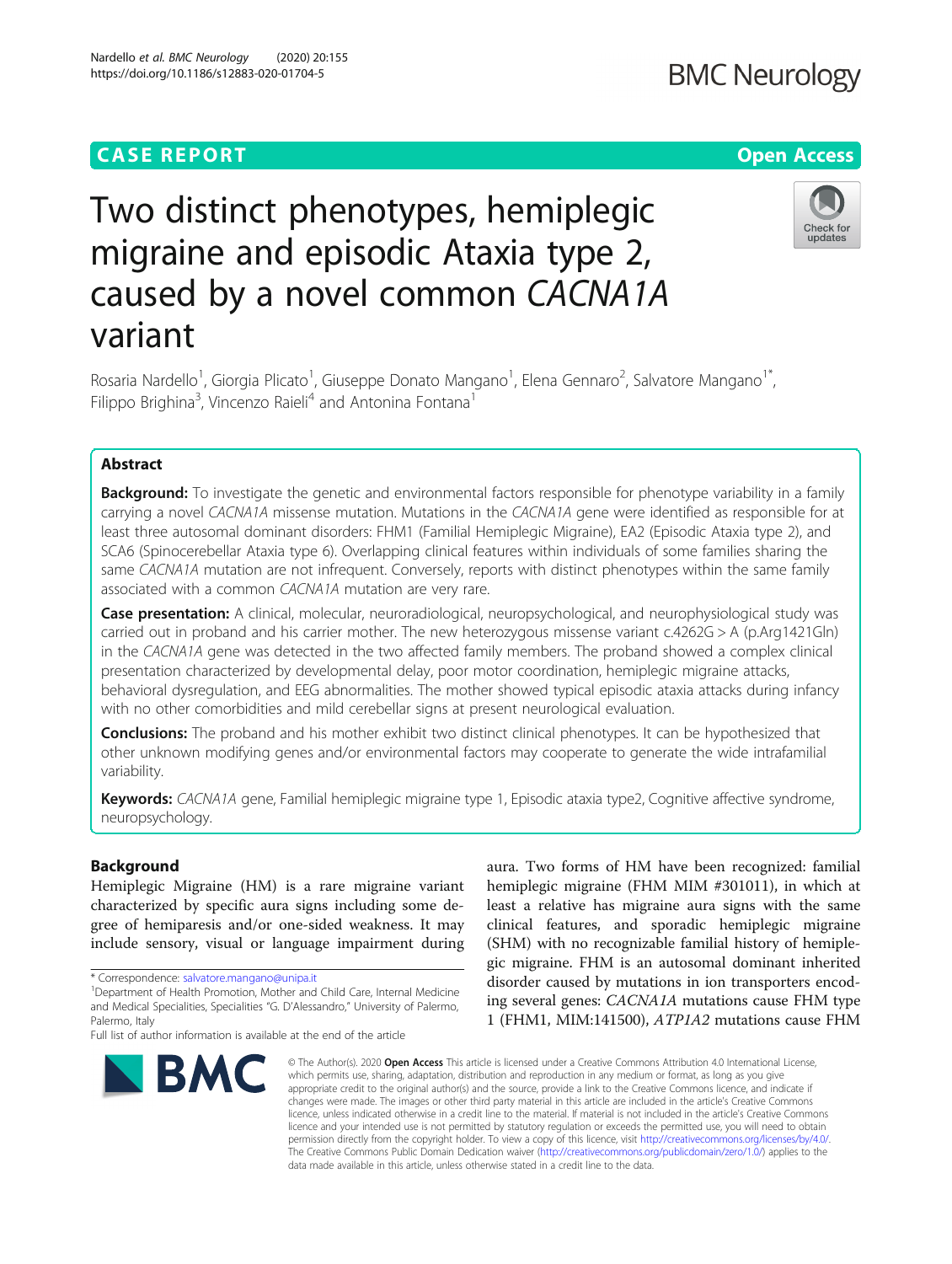type 2, SCNA1 mutations cause FHM type 3 (ICHD-3beta, 2013) [[1](#page-6-0)]. Episodic ataxia type 2 (EA2, MIM: 108500) is a paroxysmal neurological dysfunction of cerebellum lasting minutes to hours that includes symptoms like ataxia, nausea,vomiting, vertigo, diplopia, nystagmus, dysarthria, tinnitus, headache, and hemiplegia. Age of onset ranges between the first and the second decade of life, prevalence rate is unknown. The EA2 attacks can be triggered by some stressors such as alcohol, caffeine, physical and mental stress and postural changes, and relieved by rest and sleep. Neurological examination between attacks may be normal, but some patients may develop ataxia and nystagmus and progressive cerebellar atrophy on MRI. EA2 is an autosomal dominant disorder caused by mutation in the CACNA1A gene [[2\]](#page-6-0). Mutations of the CACNA1A gene, located on chromosome 19p13.13, coding for the  $\alpha$ 1 pore –forming subunit of the voltage-gated calcium channel P/Q type (Cav2.1), were identified as responsible for three autosomal dominant disorders with incomplete penetrance: FHM1, EA2, and spinocerebellar ataxia type 6 (SCA6, MIM:183086) [[3](#page-6-0), [4\]](#page-6-0). However, overlapping clinical features described within some families with the same CACNA1A mutation are not infrequent [\[5](#page-6-0)–[8](#page-6-0)]. Conversely, Pradotto reported distinct phenotypes, ranging from EA2 to SCA6, within the same family associated with a common *CACNA1A* mutation [[9\]](#page-6-0). We report a child with a clinical phenotype characterized by some hemiplegic migraine attacks and neurodevelopmental disorder associated with a novel heterozygous c.4262G > A CACNA1A (NM\_023035.2) variant. The same genetic abnormality was detected only in his mother with clinical history of a distinct infantile EA2 without migraine.

#### Case presentation

This study was approved by the ethics committee Palermo 1 of the "Paolo Giaccone" University Hospital of Palermo, Italy. Written informed consent for participate and for publication was obtained from each of the family members tested. The proband is a 7 year old child, the first of two siblings born to apparently healthy unrelated parents at the end of a pregnancy undertaken by an emergency caesarean section, following a gestational period complicated with some bleeding events from the seventh month.

His birth weight was 3900 g and his clinical postnatal course was uneventful. His developmental milestones have been delayed; he vocalized undifferentiated nasal sounds at 12 months, spoke the first word at 2 years and at 13 months he walked unsupported. He is currently under speech and neuropsychomotor therapy.

At the age of 4 years and 8 months, he was referred to our Child Neuropsychiatric Department for unilateral frontal headache attacks associated with pallor, crying,

discomfort in the left lower limb, left-sided weakness, mostly in the left lower limb, leading to unsteady posture. The clinical events, started from 4 years of age, occurred almost every day in both wakefulness and sleep, lasted 10 to30 minutes, and spontaneously remitted after resting.

On admission the neurological examination showed a moderate motor and coordination impairment. The cognitive and behavioral evaluation revealed a severe deficit in behavioral regulation (restlessness, poor control of emotional drives with aggressive behavior, poor waiting and following rules abilities) and impaired language with severe phonetic-phonological failings.

Wakefulness and sleep EEG displayed recurrent generalized 3 Hz regular spike-wave complex discharges lasting 1 to 3 s without associated clinical events (Fig. [1](#page-2-0)).

A treatment of valproic acid with increasing doses up to 30 mg∕ kg/die was started. The electroclinical follow-up displayed a striking disappearance of EEG abnormalities associated with a decrease of hemiplegic migraine attacks and a mild improvement of behavioral symptoms.

The latest clinical evaluations confirmed the disappearance of the generalized 3 Hz spike-wave discharges, showed a decrease of hemiplegic migraine attacks, unchanged motor abnormalities and a worsening of behavioral problems that required an antipsychotic drug in add-on to valproic acid.

The child underwent a comprehensive neuropsychological assessment using a battery of tests standardized for the Italian population (WISC-IV, NEPSY-II, Vineland ABS-II; references were reported in "supplementary material") to evaluate intellectual, cognitive, and behavioral functions. The formal assessment showed an extremely low overall intellectual ability (IQ = 44) with borderline to average conceptual reasoning and problem-solving skills (PRI 72-88). The performance on measures of expressive vocabulary and lexical knowledge were in the borderline average range. The comprehension of instructions was impaired. The performance on motor dexterity and visuomotor precision was impaired; visuospatial and constructional tasks scored in the average- low average range. The memory tasks for faces and for names fell in the average and below average respectively. The performances on memory for designs and a story memory tasks were impaired in both immediate and delayed free recall. Attention was impaired on auditory tasks and in average range on visual tasks. Executive functions were impaired on inhibition, verbal fluency, and planning tasks. Social cognition (ToM and affect recognition from faces tasks) was impaired (Table [1](#page-3-0)).

The child showed difficulties in emotion regulation including easy frustration, temper tantrums, oppositional behaviors, verbally and physically aggressive behavior.

MRI investigation, performed at 5 years of age, did not show structural abnormalities. The more detailed family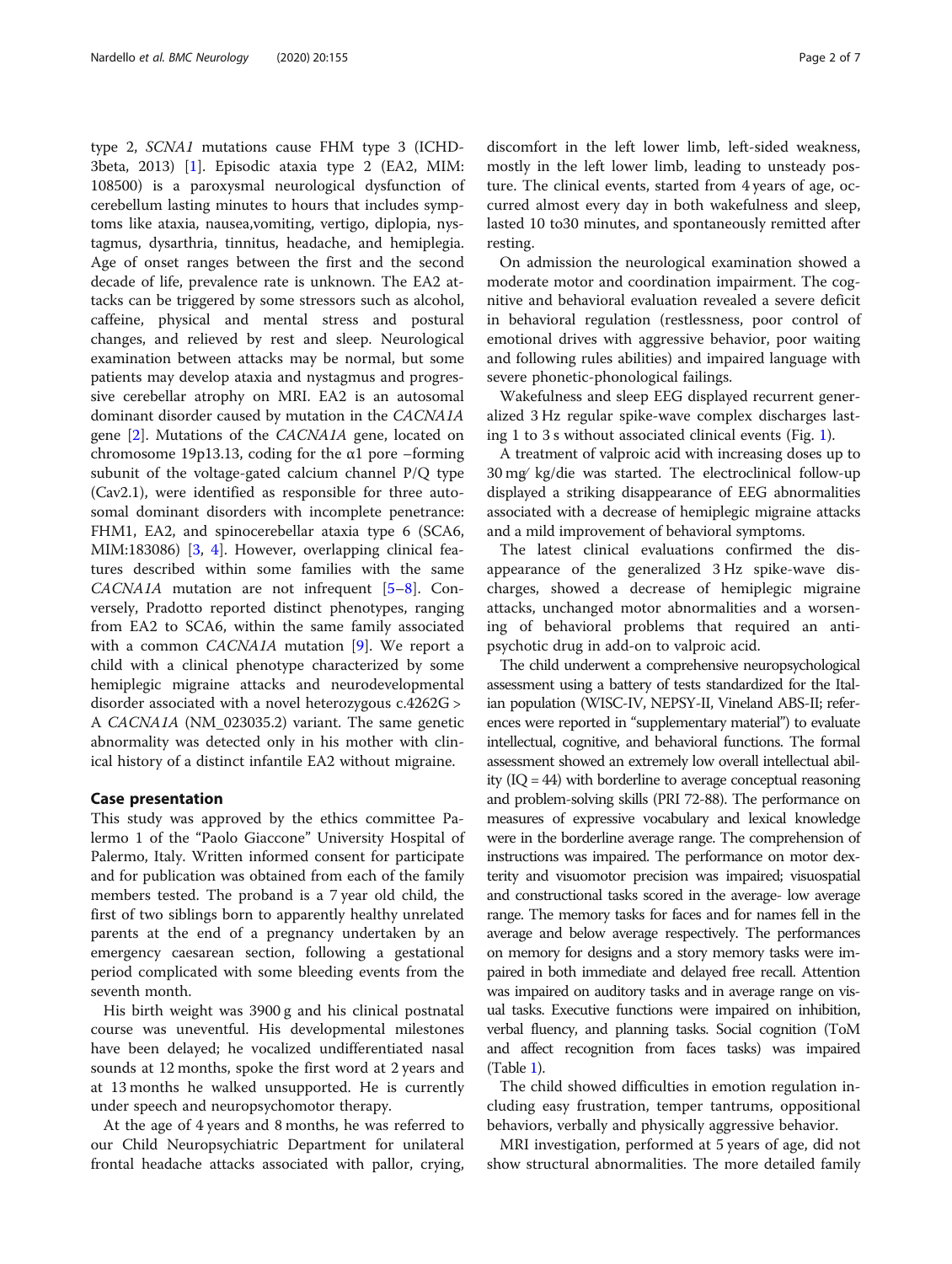

<span id="page-2-0"></span>

clinical history highlighted some paroxysmal events in mother childhood with onset at 8 years of age characterized by sudden dramatic gait unsteadiness, vertigo, nausea and sometimes vomiting. These attacks occurred several times a week and lasted for hours, they were triggered by exertion and postural changes and relieved by rest and sleep. At the age of 15 interictal neurological and vestibular evaluation, and a cranial CT scan were not informative regarding the disorder cause. Although no treatment was recommended, the frequency of attacks graduallydecreased until their remission. In addition, the mother firmly denied a family history of FHM1 or EA2 attacks and SCA6. A recent neurological evaluation revealed nystagmus by lateral gaze, moderate fine motor impairment, dysdiadochokinesia. The intellectual assessment showed an extremely low overall intellectual ability (WAIS IV  $IQ = 49$ ). General adaptive functioning was in the average compared to age matched peers (Vineland II: Adaptive Behavior Composite = 90) and she engages in a work activity and takes care of her family. The clinical and EEgraphic assessment, extended to the sister and the father of proband, showed neither migraine and / or cerebellar symptoms, nor cognitive and behavioral impairment, nor the 3 Hz SW pattern found in the patient.

A next generation sequencing panel, exploring 45 genes associated with epileptic encephalopathy (for more details see the "supplementary material"), performed in the proband and his family members, showed a new heterozygous missense variant,  $c.4262G > A$  (p.Arg1421Gln) in the CACNA1A gene (NM\_023035.2), [Chr19(GRCh37):g.13372264C > T], inherited from his mother, never described in literature and not reported in gnomAD and ExAC database (Fig. [2](#page-4-0)).

This variant was not been found in his healthy father and his healthy sister. This substitution causes the replacement of a positively charged arginine with a neutral not polar glutamine and involves a highly conserved residue located in the extracellular pore loop connecting S5 and S6, likely altering the calcium channel structure at this functionally critical region. A computer-based analysis, able to predict the effect of amino acid change on protein structure and function by using three different algorithms, PolyPhen2[\(http://genetics.bwh.harvard.edu/pph2/](http://genetics.bwh.harvard.edu/pph2/)), Mutation taster <http://www.mutationtaster.org/>, and HSF  $(https://umd.be \rightarrow HSF)$  $(https://umd.be \rightarrow HSF)$  $(https://umd.be \rightarrow HSF)$  respectively, indicated a possible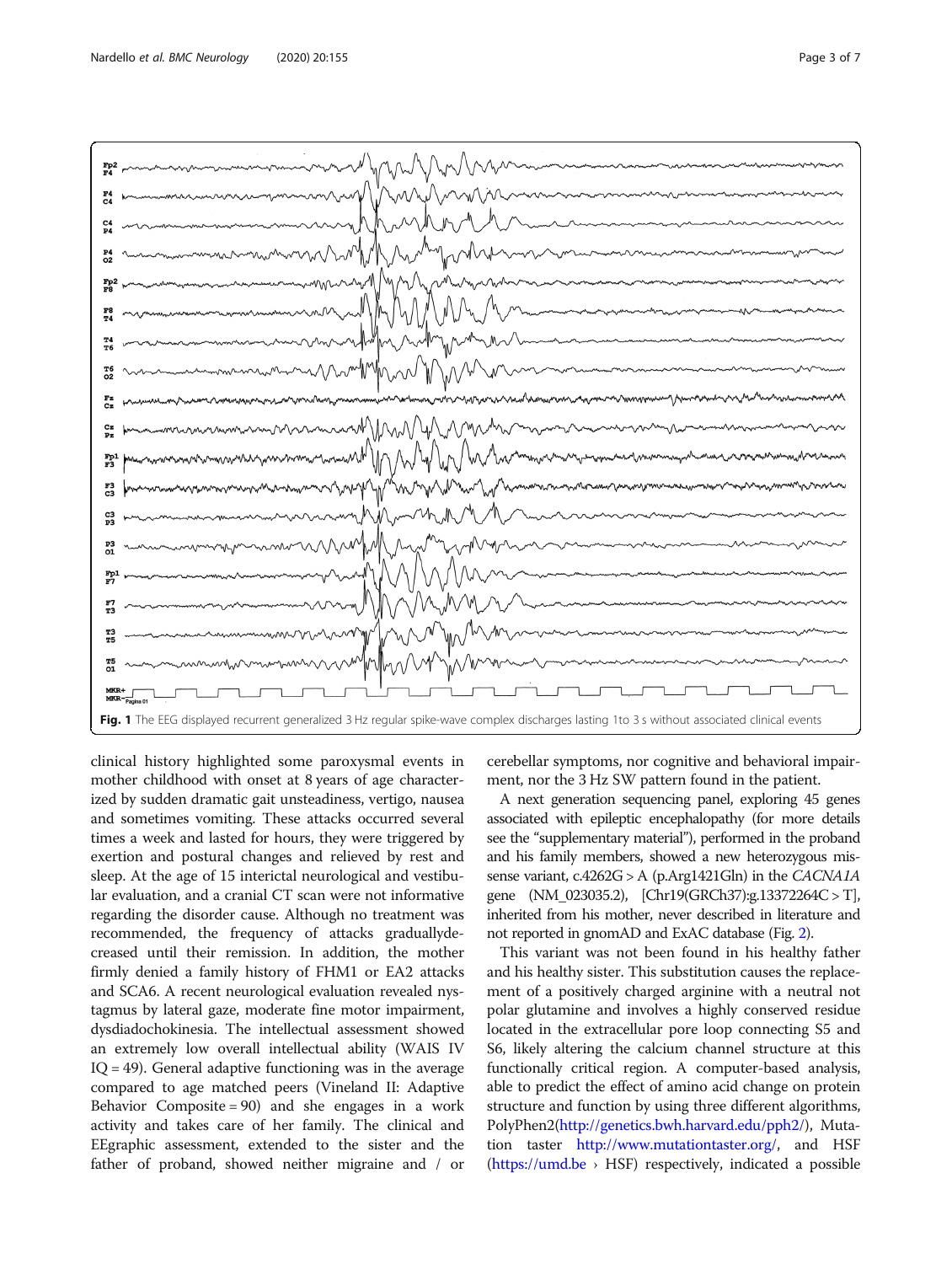#### <span id="page-3-0"></span>Table 1 Neuropsychological test results

| WISC-IV                               |                |           | NEPSY II                    |                                  |                | Vineland ABS-II  |                                |                           |
|---------------------------------------|----------------|-----------|-----------------------------|----------------------------------|----------------|------------------|--------------------------------|---------------------------|
|                                       | Score          | 95% CI    | Classification<br>range     | Subtests                         | score          | Classification   | Scales                         | Score                     |
| Verbal Comprehension<br>Index         | 56             | $52 - 66$ | Extremely low               | Memory                           |                |                  | Communication                  | 63                        |
| Perceptual Reasoning<br>Index         | 78             | $72 - 88$ | Borderline -<br>average     | Memory for<br>faces total        | 8              | average          | Daily living skills            | 77                        |
| Working Memory<br>Index               | 46             | $43 - 61$ | Extremely low               | Immediate                        | 9              | average          | Socialization                  | 79                        |
| Processing Speed Index                | 47             | $45 - 65$ | Extremely low               | Delayed                          | 8              | average          | Motor skills                   | 37                        |
| Intelligence Quotient                 | 44             | $41 - 53$ | Extremely low               | Memory for<br>names total        | 6              | below<br>average | Adaptive Behavior<br>Composite | 56                        |
| Cognitive Proficiency<br>Index        | 33             |           | Extremely low               | Delayed                          | 4              | impaired         |                                |                           |
| Fluid Reasoning                       | 63             | $58 - 74$ | Extremely<br>low-borderline | Learning trials                  | 5              | below<br>average | Subscales                      | Age (yr.mo)<br>equivalent |
| Lexical knowledge                     | 74             | $68 - 85$ | Extremely<br>low-average    | Memory for<br>designs            |                |                  |                                |                           |
| <b>LTM</b>                            | 69             | 64-79     | Extremely<br>low-borderline | Immediate                        | 1              | impaired         | Receptive                      | 3.8                       |
| <b>STM</b>                            | 46             | $43 - 60$ | Extremely low               | Delayed                          | $\overline{2}$ | impaired         | Expressive                     | 4.8                       |
| Subtests:                             | score          |           |                             | Narrative memory                 |                |                  | Written                        | 4.3                       |
| Verbal tasks                          |                |           |                             | Free recall                      | 4              | impaired         | Personal                       | 4.2                       |
| Similarities                          | 2              |           | Impaired                    | Cued recall                      | 1              | impaired         | Domestic                       | 5.9                       |
| Vocabulary                            | 5              |           | Below average               | Recognition                      | 8              | average          | Community                      | 4.9                       |
| Information                           | 4              |           | Impaired                    | Sentence repetition              | $\mathbf{1}$   | impaired         | Interpersonal<br>relationships | 5.6                       |
| Comprehension                         | 1              |           | Impaired                    | Sensorimotor                     |                |                  | Play and leasure<br>time       | 4.3                       |
| Word Reasoning                        | 6              |           | Below average               | Fingertip tapping                | $\mathbf{1}$   | impaired         | Coping skills                  | 4.1                       |
| Perceptual tasks                      |                |           |                             | Imitating hand<br>position       | 2              | impaired         | Gross motor<br>skills          | 2.9                       |
| <b>Block Design</b>                   | 9              |           | Average                     | Visuomotor<br>precision          | 4              | impaired         | Fine motor<br>skills           | 3.3                       |
| Matrix Reasoning                      | 8              |           | Average                     | Visuospatial                     |                |                  |                                |                           |
| <b>Picture Concepts</b>               | 3              |           | Impaired                    | Design coping<br>general         | 5              | below<br>average |                                |                           |
| <b>Working Memory</b><br><b>Tasks</b> |                |           |                             | Design coping<br>specific        | 1              | impaired         |                                |                           |
| Digit Span                            | 1              |           | Impaired                    | Block construction               | 6              | below<br>average |                                |                           |
| Forward                               | 3              |           | Impaired                    | Geometric puzzle                 | 9              | average          |                                |                           |
| Backward                              | 3              |           | Impaired                    | Language                         |                |                  |                                |                           |
| Arithmetic                            | $\overline{2}$ |           | Impaired                    | Phonological<br>processing       | 4              | impaired         |                                |                           |
| Letter-Number<br>sequencing           | 1              |           | Impaired                    | Speeded naming                   | 8              | average          |                                |                           |
| <b>Processing Speed</b><br>Tasks      |                |           |                             | Comprehension<br>of instructions | 1              | impaired         |                                |                           |
| Coding                                | 1              |           | Impaired                    | Semantic fluency                 | 1              | impaired         |                                |                           |
| Symbol Search                         | 1              |           | Impaired                    | Phonological<br>fluency          | $\overline{2}$ | impaired         |                                |                           |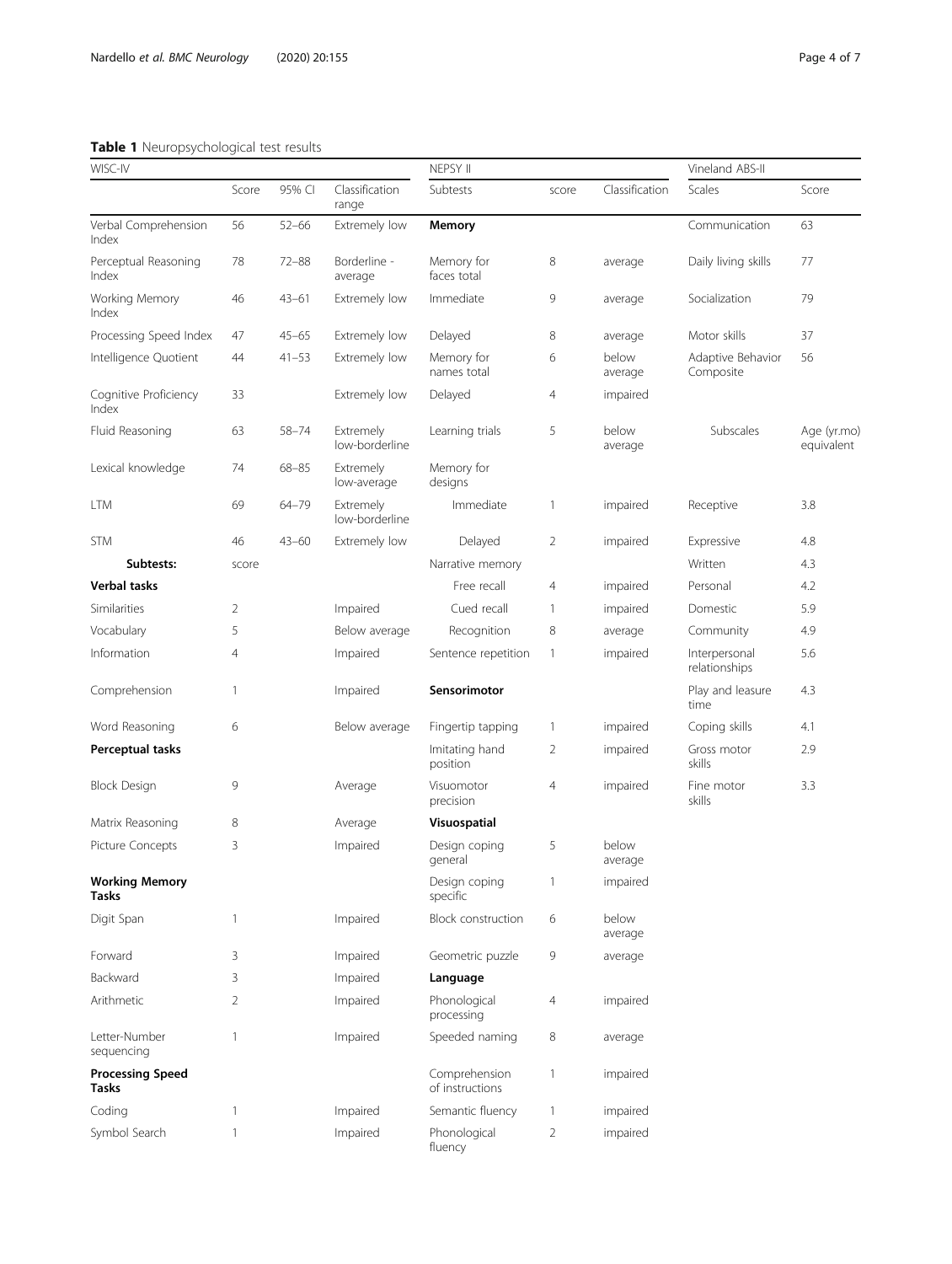<span id="page-4-0"></span>Table 1 Neuropsychological test results (Continued)

| WISC-IV                                                |       |        |                         | NEPSY II                       |          |                  | Vineland ABS-II |       |
|--------------------------------------------------------|-------|--------|-------------------------|--------------------------------|----------|------------------|-----------------|-------|
|                                                        | Score | 95% CI | Classification<br>range | Subtests                       | score    | Classification   | <b>Scales</b>   | Score |
|                                                        |       |        |                         | Attention/<br><b>Executive</b> |          |                  |                 |       |
|                                                        |       |        |                         | Auditory attention             | <2%ile   | impaired         |                 |       |
|                                                        |       |        |                         | Visual attention               | 9        | average          |                 |       |
|                                                        |       |        |                         | Design fluency                 | 6        | below<br>average |                 |       |
|                                                        |       |        |                         | Inhibition                     |          | impaired         |                 |       |
|                                                        |       |        |                         | Social perception              |          |                  |                 |       |
| Score: Standard score (mean100, standard deviation 15) |       |        | Theory of mind          | $\overline{4}$                 | impaired |                  |                 |       |
| Score: Scaled score (mean 10, standard deviation 3)    |       |        | Affect recognition      | $\overline{4}$                 | impaired |                  |                 |       |

deleterious effect on protein function (possibly damaging -score 0,6- for PolyPhen2, disease causing -score 43- for Mutation taster, and potential alteration of splicing for HSF). In addition, the variant, located very close to the exon-intron boundary, could lead to an abnormal splicing resulting in aberrant transcripts (Alamut visual ese predictions: Splicing predictions at nearest natural junction predicted change at donor site 1 bps downstream: − 64.2% MaxEnt: -81.2%, NNSPLICE: -98.9%, HSF: − 12.6%).

#### Discussion and conclusions

The neuronal  $Ca<sub>V</sub>$  channels control several cellular functions and are involved in some neurological and psychiatric disorders [\[10](#page-6-0)].

The Cav2.1 channels are localized at presynaptic nerve terminals where the depolarization induces voltagedependent calcium influx mediating the neurotransmitter release. They are expressed in all brain regions including the thalamocortical system, where P/Q-type VGCCs support the production of characteristic γ-band oscillations considered to be a functional prerequisite to cognitive states, but they are particularly expressed in Purkinje and granule cells [\[11](#page-6-0), [12\]](#page-6-0). The identification of the pathogenic role of CACNA1A mutations in some disorders such as EA2, FHM1, and SCA6 suggested that these may be considered allelic disorders [\[3](#page-6-0), [4](#page-6-0)]. Earlier it was hypothesized that the mutations inducing loss-offunction were associated with EA2, missense mutations

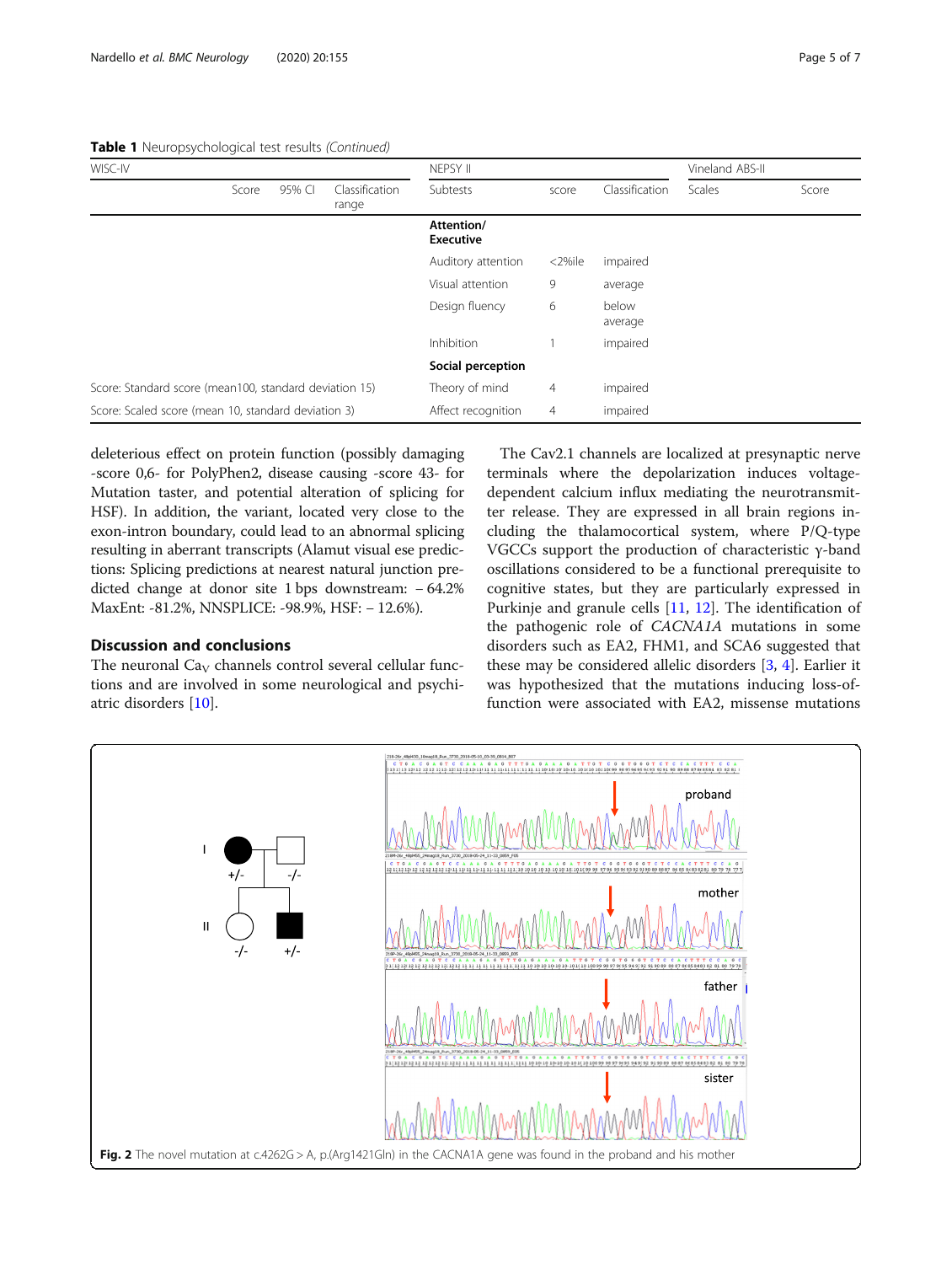resulting in gain-of-function caused FHM1, and abnormal CAG expansions were related with SCA6 [\[3](#page-6-0), [4\]](#page-6-0). But overlapping features, including typical and uncommon symptoms of mentioned disorders, have been reported among the members of the same family [\[5](#page-6-0)–[8\]](#page-6-0). Recently, a common CACNA1A mutation with distinct phenotypes, ranging from epileptic encephalopathy, EA2 to SCA6, was also found within the same family, suggesting that several factors could play a role in the phenotypic variability [[9,](#page-6-0) [13\]](#page-6-0).

Our affected family members share the same heterozygous c.4262G > A CACNA1A nucleotide exchange, located very close to the exon-intron boundary, which leads to the p.Arg1421Gln missense mutation. This variant is not included in the gnomAD browser and never identified in patients with FHM1, EA2, SCA6 with whom, therefore, a comparison is impossible. Nevertheless, it has been reported that most FHM1 and EA2 missense mutations produce substitutions of conserved amino acids (frequently arginine) clustering in important functional regions of the  $Ca<sub>v</sub>2.1$  channel including the pore lining (FHM1), the voltage sensors (FHM1), and the S5–S6 linkers (EA2) [\[12](#page-6-0), [14](#page-6-0), [15\]](#page-6-0). In addition, the p.Arg1421Gln variant segregating in all our affected family members and sparing the asymptomatic father and sister enhances its pathogenic relevance. The two patients showed two distinct phenotypes, the mother exhibited the typical EA2 without other comorbidities, and her son developed a more complex clinical feature characterized by hemiplegic migraine attacks, developmental delay, poor developmental movement coordination, and behavioral dysregulation. Since no relative has migraine aura symptoms, our child's clinical feature could be classified as SHM with early onset. This co-occurrence in CACNA1A mutant patients has been associated with more severe outcome [\[16\]](#page-6-0). Many studies remarked in FHM1, EA2,and SCA6 patients the co-occurrence of behavioral and neuropsychological disorders but the investigations carried out with formal neuropsychological testing are scarce  $[17–19]$  $[17–19]$  $[17–19]$ . Recently, a large case series of 23/44 patients (11/23 FHM1,10/23 EA2, 2/23 SCA6), investigated by a formal neuropsychological testing, predominantly showed figural memory, visuoconstructive abilities, and verbal fluency impairment. Furthermore, the study revealed that neuropsychological deficits were consistent with history of development delay of patients [[19\]](#page-6-0). A case study carried out using a formal neuropsychological assessment reported an impairment of semantic fluency and of processing speed, and a mild executive dysfunction [\[18](#page-6-0)]. A careful evaluation of our patient using a comprehensive neuropsychological battery revealed a partial agreement with the results of Indelicato and Trahan. Indeed, we pointed out intellectual disability and motor skill disorders but the lack of visual constructive disturbances. This discrepancy could depend more on the higher sensitivity of the WISC IV and NEPSY II than on the diagnostic tools used in above studies. We assume that the behavioral symptoms of our patient, irrespective of the lack of cerebellum atrophy, may depend on cerebellar dysfunction, being the Cav2.1 channel greatly expressed in the cerebellum. These behavioral symptoms could be comparable to the clinical features characterizing the well-known cerebellar cognitive affective syndrome [\[20](#page-6-0)–[22](#page-6-0)]. Development delay of the child suggests also an impairment of cognitive networks due, besides the cerebellar dysfunction, also to an abnormal hippocampal neurotransmission as documented in knock-in mice model expressing the FHM1 mutation [[23](#page-6-0)].

In addition, the child showed an electroencephalographic pattern characterized by frequent but short generalized 3 Hz regular spike-wave discharges without evidence of ictal clinical events. Nevertheless, their disappearance after valproic acid treatment associated with a mild improvement of attention and behavioral symptoms suggested that the child for an indefinite time may have suffered from "micro absence" and/or a mild cognitive impairment. This finding agrees with the electroclinical pattern often highlighted in EA2 patients carrying a truncating mutation of CACNA1A, suggesting a role of calcium channels in absence epilepsy although the electroclinical pattern in our patient is associated with the FHM1 phenotype [[24](#page-6-0), [25](#page-6-0)].

The impressive behavioral feature found in our patient and in many subjects previously reported in literature suggests the possibility to further expand the phenotype of CACNA1A mutations beyond ataxic and hemiplegic symptoms including cognitive and behavioral symptoms.

The careful analysis of our phenotypes does not provide useful data to elucidate the molecular mechanisms underlying the different clinical expressions of the disorder in mother and son.

Although the CACNA1A gene can generate different Cav channels by alternative pre-mRNA splicing, some of which have been associated with SCA6 and FHM1 phenotypes, to our knowledge no alternative splicing has been identified to be the cause of intrafamilial phenotypic variability [[10,](#page-6-0) [26](#page-6-0)]. Furthermore, it has been suggested that mutations involving the splice site regions are often associated with higher variability of the phenotype and with the overlap of the common symptoms of the allelic disorders (FHM1 and SCA6) [\[17\]](#page-6-0); in addition, the different expression of  $Ca<sub>v</sub>2.1$  in the several neural networks could account for the variability of symptoms among the family members carrying the same mutation. Finally, as the emotional stress, minor head trauma, physical exercise, alcohol or caffeine are the most common triggers of FHM1 and EA2 attacks, other unknown individual modifier genes and / or environmental factors could play a regulator role in the phenotypic variability.